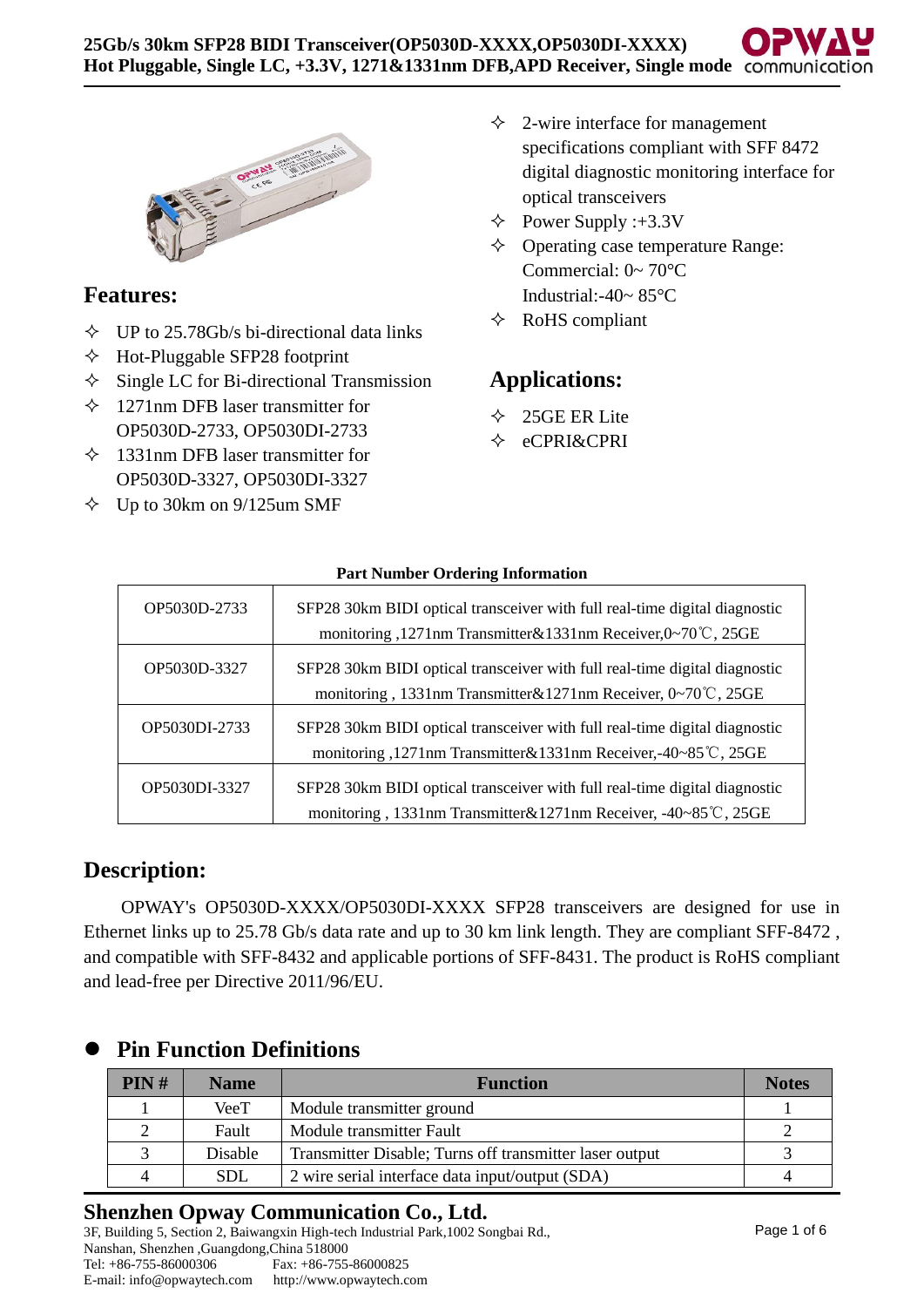#### **25Gb/s 30km SFP28 BIDI Transceiver(OP5030D-XXXX,OP5030DI-XXXX) Hot Pluggable, Single LC, +3.3V, 1271&1331nm DFB,APD Receiver, Single mode**

| 5  | <b>SCL</b>       | 2 wire serial interface clock input (SCL)                                                               | 4              |
|----|------------------|---------------------------------------------------------------------------------------------------------|----------------|
| 6  | <b>MOD-ABS</b>   | Module Absent, connect to VeeR or VeeT in the module                                                    | $\overline{2}$ |
| 7  | R <sub>S</sub> O | Rate select0: module inputs and are pulled low to VeeT with ><br>30 k $\Omega$ resistors in the module. |                |
| 8  | LOS              | Receiver Loss of Signal Indication                                                                      |                |
| 9  | RS1              | Rate select1: module inputs and are pulled low to VeeT with ><br>30 k $\Omega$ resistors in the module. |                |
| 10 | VeeR             | Module receiver ground                                                                                  |                |
| 11 | VeeR             | Module receiver ground                                                                                  |                |
| 12 | RD-              | Receiver inverted data out put                                                                          |                |
| 13 | $RD+$            | Receiver non-inverted data out put                                                                      |                |
| 14 | <b>VeeR</b>      | Module receiver ground                                                                                  |                |
| 15 | <b>VccR</b>      | Module receiver 3.3V supply                                                                             |                |
| 16 | VccT             | Module transmitter 3.3V supply                                                                          |                |
| 17 | VeeT             | Module transmitter ground                                                                               |                |
| 18 | $TD+$            | Transmitter non-inverted data out put                                                                   |                |
| 19 | TD-              | Transmitter inverted data out put                                                                       |                |
| 20 | VeeT             | Module transmitter ground                                                                               |                |

Note:

- 1.The module ground pins shall be isolated from the module case.
- 2. This pin is an open collector/drain output pin and shall be pulled up with 4.7K-10Kohms to Host Vcc on the host board.
- 3.This pin shall be pulled up with 4.7K-10Kohms to VccT in the module.
- 4.This pin is an open collector/drain output pin and shall be pulled up with 4.7K-10Kohms to Host\_Vcc on the host board.



#### **Diagram of Host Board Connector Block Pin Numbers and Names** ⚫ **Absolute Maximum Ratings**

| <b>Parameter</b>                   | <b>Symbol</b> | Min.  | <b>Typical</b> | Max.  | Unit            | <b>Note</b> |
|------------------------------------|---------------|-------|----------------|-------|-----------------|-------------|
| <b>Storage Temperature</b>         | $T_S$         | $-40$ |                | $+85$ | $\rm ^{\circ}C$ |             |
| <b>Case Operating Temperature</b>  | $\rm T_A$     |       |                | $+70$ | $\rm ^{\circ}C$ | Commercial  |
| <b>Case Operating Temperature</b>  | $\rm T_A$     | $-40$ |                | $+85$ | $\Gamma$        | Industrial  |
| <b>Maximum Supply Voltage</b>      | Vcc           |       |                | 3.6   |                 |             |
| Relative Humidity (Non-condensing) | <b>RH</b>     |       |                | 85    | $\%$            |             |

### **Shenzhen Opway Communication Co., Ltd.**

3F, Building 5, Section 2, Baiwangxin High-tech Industrial Park,1002 Songbai Rd., Nanshan, Shenzhen ,Guangdong,China 518000 Fax: +86-755-86000825 E-mail: info@opwaytech.com http://www.opwaytech.com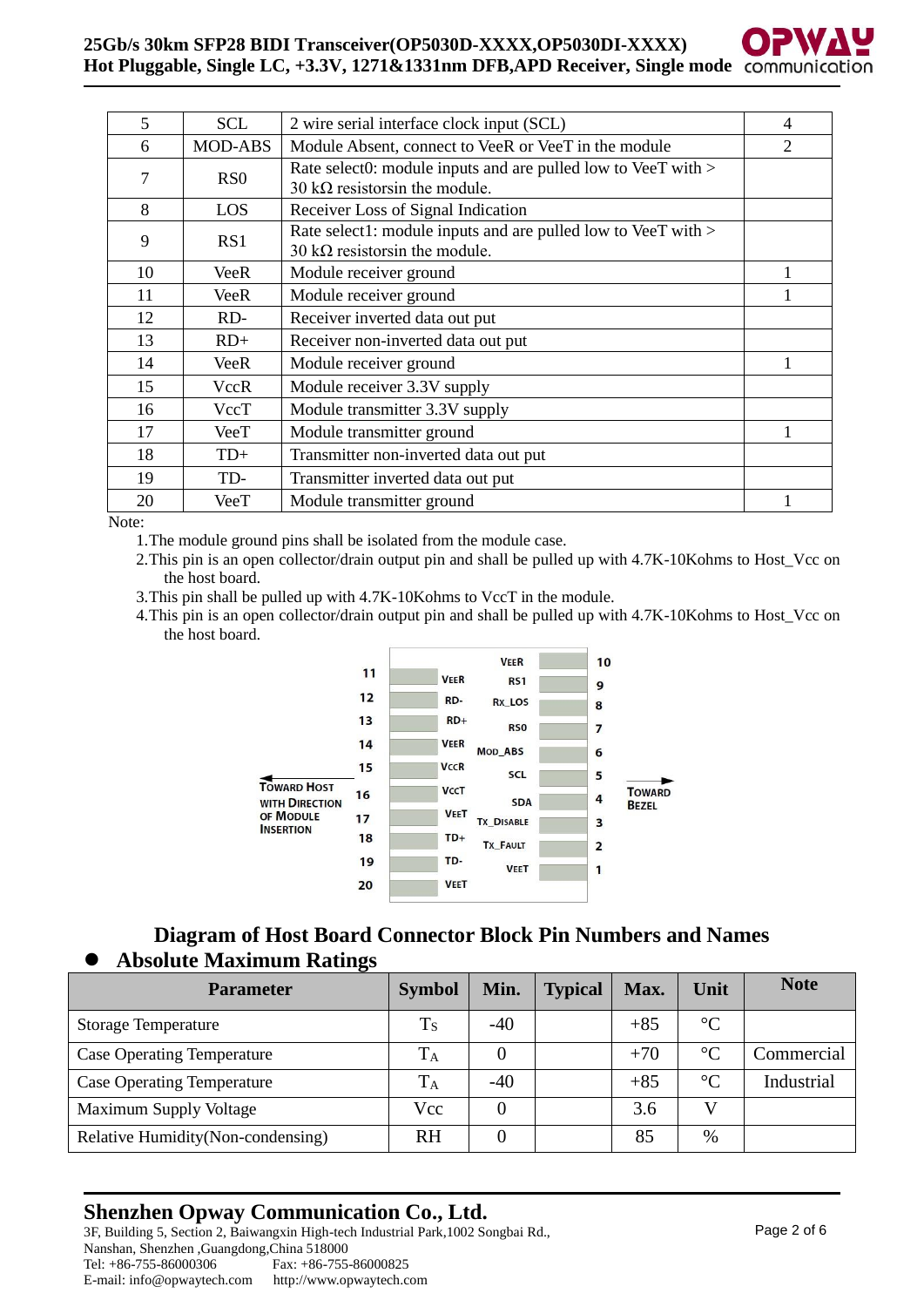### ⚫ **Electrical Characteristics**

| <b>Parameter</b>                             | <b>Symbol</b>      | Min.           | <b>Typical</b> | Max.                    | Unit | <b>Note</b>    |
|----------------------------------------------|--------------------|----------------|----------------|-------------------------|------|----------------|
| <b>Supply Voltage</b>                        | Vcc                | 3.14           |                | 3.46                    | V    |                |
| <b>Supply Current</b>                        | Icc                |                |                | 450                     | mA   | Industrial     |
| Power Consumption                            | P                  |                |                | 1.5                     | W    | Industrial     |
| Data Rate                                    | $\mathbf R$        |                | 25.78          |                         | Gb/s |                |
| Fiber Length                                 | L                  |                |                | 30                      | KM   |                |
| <b>Transmitter Section:</b>                  |                    |                |                |                         |      |                |
| Input differential impedance                 | $R_{in}$           |                | 100            |                         | Ω    | 1              |
| Differential input voltage swing             | Vin, pp            | 180            |                | 450                     | mV   | $\overline{2}$ |
| Transmit Disable Voltage                     | $V_D$              | $\overline{2}$ |                | Vcc                     | V    | 3              |
| Transmit Enable Voltage                      | $V_{EN}$           | Vee            |                | $Vee+0$ .<br>8          | V    |                |
| <b>Receiver Section:</b>                     |                    |                |                |                         |      |                |
| <b>Single Ended Output Voltage Tolerance</b> | V                  | $-0.3$         |                | 4                       | V    |                |
| Rx Output Diff Voltage                       | Vo                 | 180            |                | 450                     | mV   |                |
| <b>LOS</b> Fault                             | $V_{LOS \, fault}$ | $\overline{2}$ |                | Vcc <sub>HOS</sub><br>T | V    | $\overline{4}$ |
| <b>LOS Normal</b>                            | $V_{LOS\,norm}$    | Vee            |                | $Vee+0$ .<br>8          | V    | 4              |

Note:

- 1. Connected directly to TX data input pins. AC coupling from pins into laser driver IC.
- 2. Per SFF-8431 Rev 3.0<br>3. Into 100 ohms differen
- Into 100 ohms differential termination.
- 4. LOS is an open collector output. Should be pulled up with  $4.7k 10k\Omega$  on the host board. Normal operation is logic 0; loss of signal is logic 1. Maximum pull-up voltage is 5.5V.

#### ⚫ **Optical Characteristics**

| <b>Parameter</b>                     | <b>Symbol</b>    | Min.           | <b>Typical</b> | Max.   | Unit | <b>Note</b> |  |  |
|--------------------------------------|------------------|----------------|----------------|--------|------|-------------|--|--|
| <b>Transmitter Section:</b>          |                  |                |                |        |      |             |  |  |
|                                      |                  | 1260           | 1271           | 1280   | nm   | 1271 Tx     |  |  |
| Center Wavelength                    | $\lambda t$      | 1320           | 1331           | 1340   | nm   | 1331 Tx     |  |  |
| spectral width(-20dB)                | Δλ               |                |                | 1      | nm   |             |  |  |
| <b>Average Optical Power</b>         | Pavg             | $\overline{0}$ |                | $+6.0$ | dBm  |             |  |  |
| <b>Laser Off Power</b>               | Poff             |                |                | $-30$  | dBm  |             |  |  |
| Side Mode Suppression Ratio          |                  | 30             |                |        |      |             |  |  |
| <b>Extinction Ratio</b>              | ER               | 3.5            |                |        | dВ   |             |  |  |
| <b>Optical Return Loss Tolerance</b> |                  |                |                | $-20$  | dB   |             |  |  |
| <b>Receiver Section:</b>             |                  |                |                |        |      |             |  |  |
| Center Wavelength                    | $\lambda$ r      | 1260           |                | 1370   | nm   |             |  |  |
| <b>Average Receiver Power</b>        | Sen              | $-19$          |                | $-7$   | dBm  |             |  |  |
| <b>OMA</b> Receiver Sensitivity      | OMA              |                |                | -19    |      | 1           |  |  |
| Los Assert                           | LOS <sub>A</sub> | $-30$          |                |        | dBm  |             |  |  |

### **Shenzhen Opway Communication Co., Ltd.**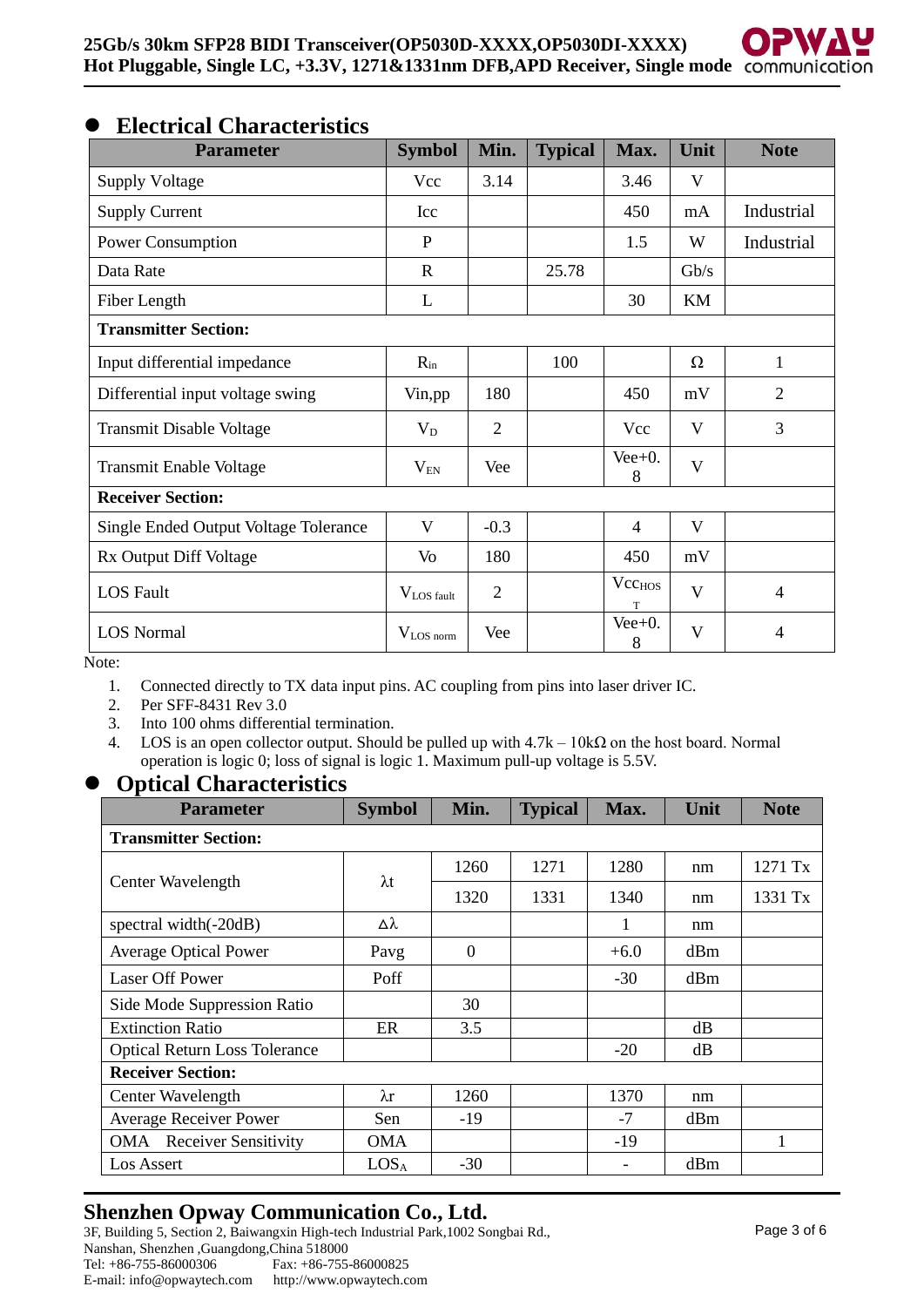| Los Dessert    | $\text{LOS}_{\text{D}}$ |     | $-20$ | dBm |  |
|----------------|-------------------------|-----|-------|-----|--|
| Los Hysteresis | $\rm LOS_{H}$           | 0.5 |       | dB  |  |
| Overload       |                         | ∸   |       | dBm |  |

Note:

1. Measured with a PRBS 2^31-1 test pattern, @25.78Gb/s, BER<5E-5.

# ⚫ **Timing Characteristics**

| <b>Parameter</b>                                                                           | <b>Symbol</b>      | Min. | <b>Typical</b> | Max. | Unit      |
|--------------------------------------------------------------------------------------------|--------------------|------|----------------|------|-----------|
| TX Disable Assert Time                                                                     | t off              |      |                | 100  | <b>us</b> |
| TX_Disable Negate Time                                                                     | t on               |      |                | 2    | ms        |
| Time to Initialize 2-wire interface                                                        | $t_2w_start_up$    |      |                | 300  | ms        |
| Time to Initialize.                                                                        | t_start_up         |      |                | 300  | ms        |
| Time to Initialize cooled module and time to<br>power up a cooled module to Power level II | t_start_up_cooled  |      |                | 90   | S         |
| Time to Power Up to Level II                                                               | t_power_level2     |      |                | 300  | ms        |
| Time to Power Down from Level II                                                           | t_power_down       |      |                | 300  | ms        |
| Tx Fault assert                                                                            | Tx_Fault_on        |      |                |      | ms        |
| Tx Fault assert for cooled module                                                          | Tx_Fault_on_cooled |      |                | 50   | ms        |
| TX FAULT Reset                                                                             | t reset            | 10   |                |      | <b>us</b> |
| Rx LOS assert delay                                                                        | $t_{los\_on}$      |      |                | 100  | <b>us</b> |
| Rx_LOS negate delay                                                                        | t los off          |      |                | 100  | <b>us</b> |

# ⚫ **Digital Diagnostic Specifications**

| <b>Parameter</b>                        | <b>Symbol</b> | <b>Units</b> | <b>Min</b> | <b>Max</b> | <b>Accuracy</b>  | <b>Note</b> |
|-----------------------------------------|---------------|--------------|------------|------------|------------------|-------------|
|                                         |               | $\rm ^{o}C$  | $-40$      | $+85$      | $\pm 5^{\circ}C$ | Industrial  |
| <b>Transceiver Temperature</b>          | Temp          |              | $\Omega$   | $+70$      | $\pm 5$ °C       | Commercial  |
| <b>Transceiver Supply Voltage</b>       | Voltage       |              | 3.15       | 3.45       | $\pm 3\%$        |             |
| <b>Transmitter Bias Current</b>         | <b>Bias</b>   | mA           | $\Omega$   | 35         | $\pm 10\%$       |             |
| <b>Transmitter Output Power</b>         | Tx-Power      | dBm          | $-5$       | $+2$       | $\pm 3dB$        |             |
| Receiver Average Optical Input<br>Power | Rx-Power      | dBm          | $-12$      | $-2$       | $\pm 3dB$        |             |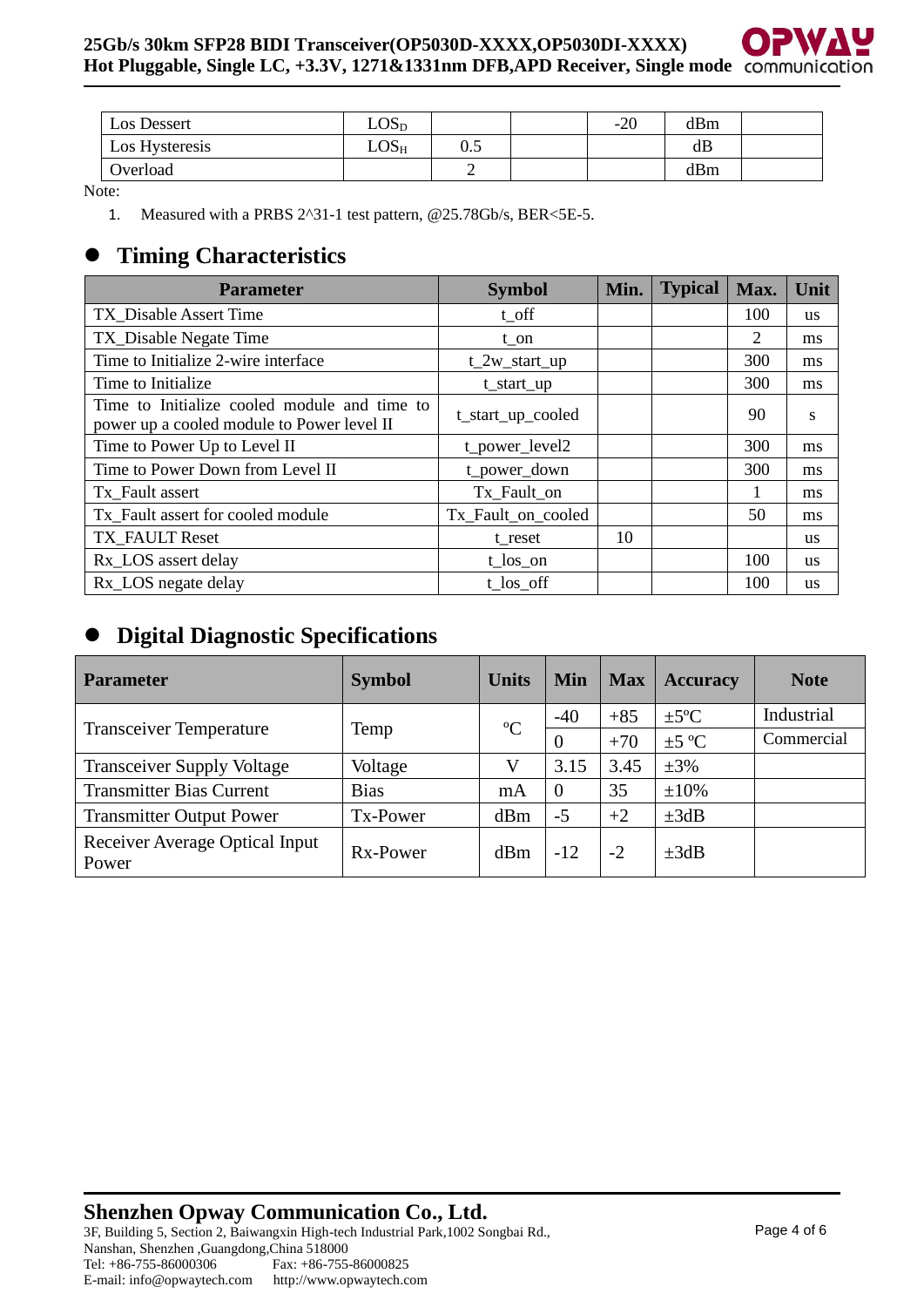# ⚫ **Recommended Circuit:**